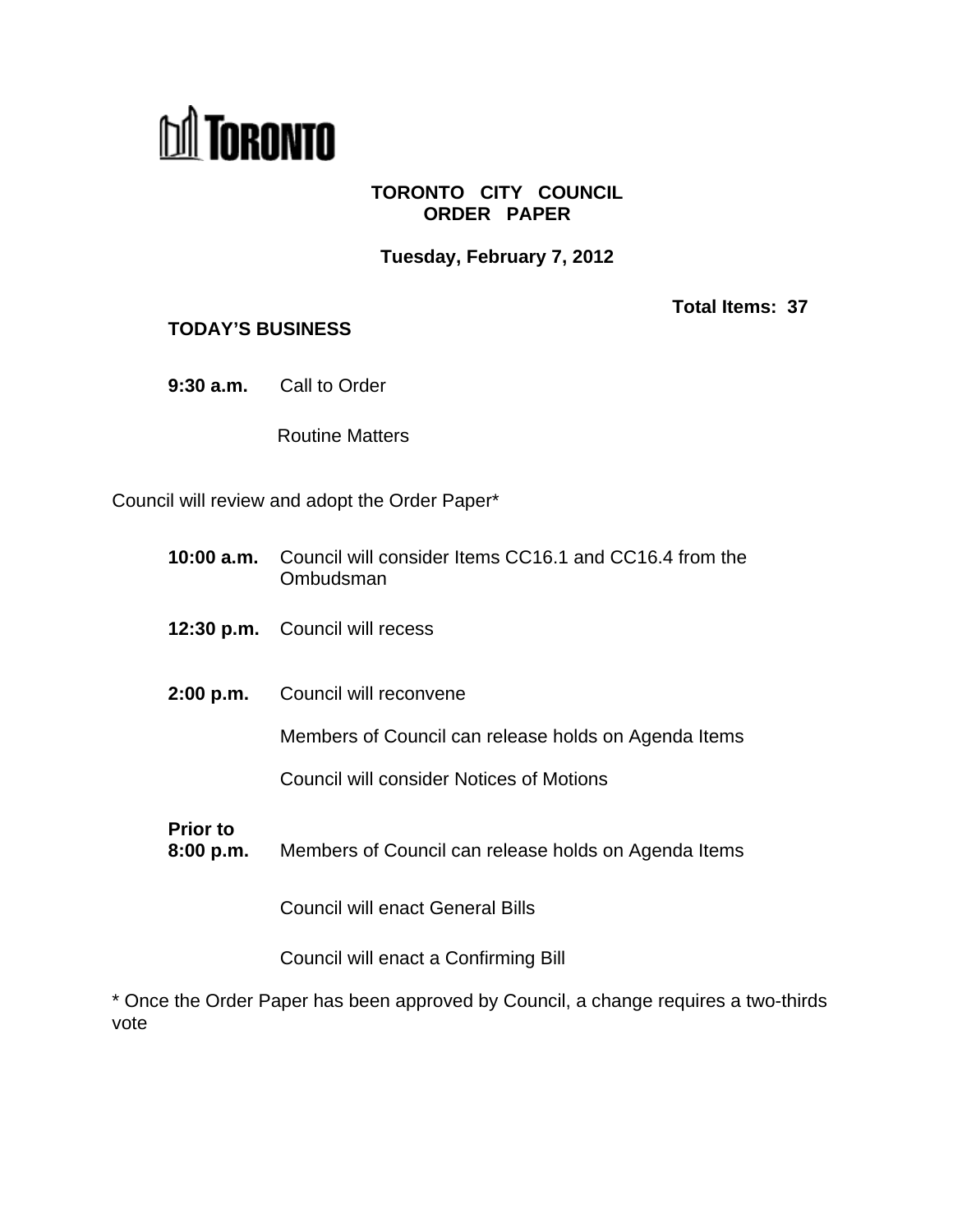|                | <b>Government Management Committee - Meeting 10</b>                                                                                                                                                                                         |                                   |
|----------------|---------------------------------------------------------------------------------------------------------------------------------------------------------------------------------------------------------------------------------------------|-----------------------------------|
| GM10.14        | City of Toronto E-mail System Review - Progress Update (Ward All)                                                                                                                                                                           | Held<br>Councillor<br>Thompson    |
|                | Planning and Growth Management Committee - Meeting 10                                                                                                                                                                                       |                                   |
| <b>PG10.4</b>  | Supplementary Report: Amendments to Chapter 694, Signs, General,<br>With Respect to 2787 Eglinton Avenue East (Ward 35)                                                                                                                     | Held<br>Speaker's list            |
|                | <b>Public Works and Infrastructure Committee - Meeting 11</b>                                                                                                                                                                               |                                   |
| <b>PW11.2</b>  | Relieving Rush Hour Congestion Due to Unlawful Stopping, Standing,<br>and Parking (Ward All)<br>Communications PW11.2.7 and PW11.2.8 have been submitted on<br>this Item.                                                                   | Held<br>Councillor<br>Matlow      |
| <b>PW11.8</b>  | Info Pillars on City Sidewalks (Ward All)                                                                                                                                                                                                   | Held<br>Councillor<br>Minnan-Wong |
|                | <b>Etobicoke York Community Council - Meeting 12</b>                                                                                                                                                                                        |                                   |
| EY12.8         | Supplementary Report - 5415, 5421-5429, 5453, 5475, 5481, 5485<br>and 5487 Dundas Street West and 15 and 25 Shorncliffe Road -<br>Zoning Amendment and Removal of an "H" (Holding Symbol)<br>Applications (Ward 5)                          | Held<br>Councillor<br>Milczyn     |
| EY12.10        | Green Roof By-law Complete Exemption Request - 50 Resources<br>Road (Ward 2)                                                                                                                                                                | Held<br>Councillor<br>Fletcher    |
|                | <b>North York Community Council - Meeting 12</b>                                                                                                                                                                                            |                                   |
| <b>NY12.20</b> | Intention to Designate under Part IV, Section 29 of the Ontario<br>Heritage Act - 720 Millwood Road (Ward 26 - Statutory: Ontario<br>Heritage Act, RSO 1990)<br>Communications NY12.20.7 and NY12.20.8 have been submitted on<br>this Item. | Held<br>Mayor Ford                |
| <b>NY12.52</b> | Request for Direction Report - Zoning By-law Amendment and Draft<br>Plan of Subdivision Applications - Stanley Greene District -<br>Downsview (80 Carl Hall Road) (Ward 9)                                                                  | Held<br>Councillor<br>Pasternak   |
| NY12.53        | Final Report - Zoning By-law Amendment and Subdivision<br>Applications - 55 Antibes Drive (Ward 10 - Statutory: Planning Act,<br>RSO 1990)                                                                                                  | Held<br>Councillor<br>Pasternak   |
| NY12.61        | Planning Direction - 51 Drewry Avenue and 8 - 28 Inez Court (Ward<br>23)<br>Communication NY12.61.1 has been submitted on this Item.                                                                                                        | Held<br>Councillor<br>Shiner      |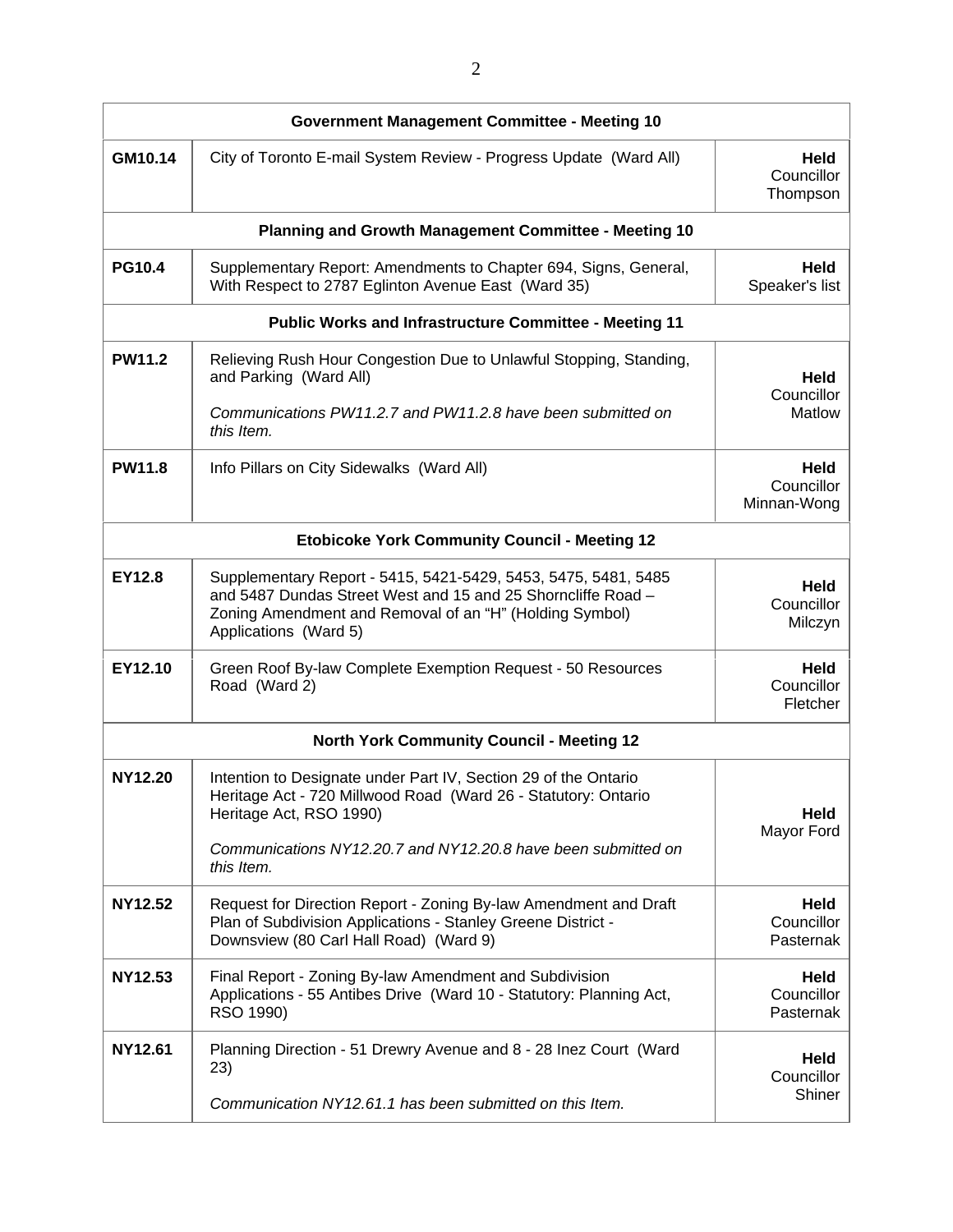| Toronto and East York Community Council - Meeting 12 |                                                                                                                                                                                                                                                                               |                                         |  |
|------------------------------------------------------|-------------------------------------------------------------------------------------------------------------------------------------------------------------------------------------------------------------------------------------------------------------------------------|-----------------------------------------|--|
| <b>TE12.10</b>                                       | Request for Direction Report - 323-333 King Street West - Zoning<br>Amendment Application (Ward 20)                                                                                                                                                                           | Held<br>Councillor<br>Vaughan           |  |
| <b>TE12.81</b>                                       | Parking Amendments - St. Clair Avenue West (Ward 22)                                                                                                                                                                                                                          | <b>Held</b><br><b>Councillor Kelly</b>  |  |
| <b>TE12.96</b>                                       | Endorsement of Events for Liquor Licensing Purposes                                                                                                                                                                                                                           | Held<br><b>Councillor Perks</b>         |  |
| <b>TE12.97</b>                                       | Ontario Municipal Board Hearing - 33 Tarlton Road (Ward 22)                                                                                                                                                                                                                   | Held<br><b>Mayor Ford</b>               |  |
| <b>TE12.99</b>                                       | Application by Core Outdoor for Three Variances with Respect to a<br>Third Party Sign on the Premises Municipally Known as 0 Toronto<br>Terminal - Application to Consider (Ward 14)                                                                                          | Held<br><b>Councillor Del</b><br>Grande |  |
| <b>TE12.101</b>                                      | Application by Core Outdoor for Three Variances with Respect to a<br>Third Party Sign on the Premises Municipally Known as 1A Atlantic<br>Avenue - TP-11-00005 - Application to Consider (Ward 19)                                                                            | <b>Held</b><br>Councillor<br>Mammoliti  |  |
| TE12.102                                             | Application by Core Outdoor for Three Variances with Respect to a<br>Third Party Sign on the Premises Municipally Known as 1A Atlantic<br>Avenue - TP-11-00007 - Application to Consider (Ward 19)                                                                            | Held<br>Councillor<br>Mammoliti         |  |
|                                                      | <b>City Council - New Business - Meeting 16</b>                                                                                                                                                                                                                               |                                         |  |
| <b>CC16.1</b>                                        | A False Impression of Fairness: An Investigation of One Person's<br>Appeal of the Loss of Subsidized Daycare (Ward All)<br>The City Manager has submitted a letter on this Item (CC16.1a for<br>information).<br>This item will be considered at 10:00 am on February 7, 2012 | Held<br>Councillor<br>Matlow            |  |
| <b>CC16.2</b>                                        | 2075 Bayview Avenue - Sunnybrook Health Sciences Centre -<br>Agreement Respecting Road Widening Conveyance (Ward 25)                                                                                                                                                          | Held<br>Councillor<br>Shiner            |  |
| CC16.4                                               | 2011 Annual Report of the Ombudsman (Ward All)<br>This item will be considered at 10:00 am on February 7, 2012<br>following Item CC16.1                                                                                                                                       | Held<br>Councillor<br>Robinson          |  |
| <b>CC16.5</b>                                        | Report on Violation of Code of Conduct (Ward All)                                                                                                                                                                                                                             | <b>Held</b><br>Councillor<br>Mammoliti  |  |
| CC16.6                                               | Report on Compliance with Council Decision CC52.1 (Ward All)                                                                                                                                                                                                                  | <b>Held</b><br>Councillor<br>Mammoliti  |  |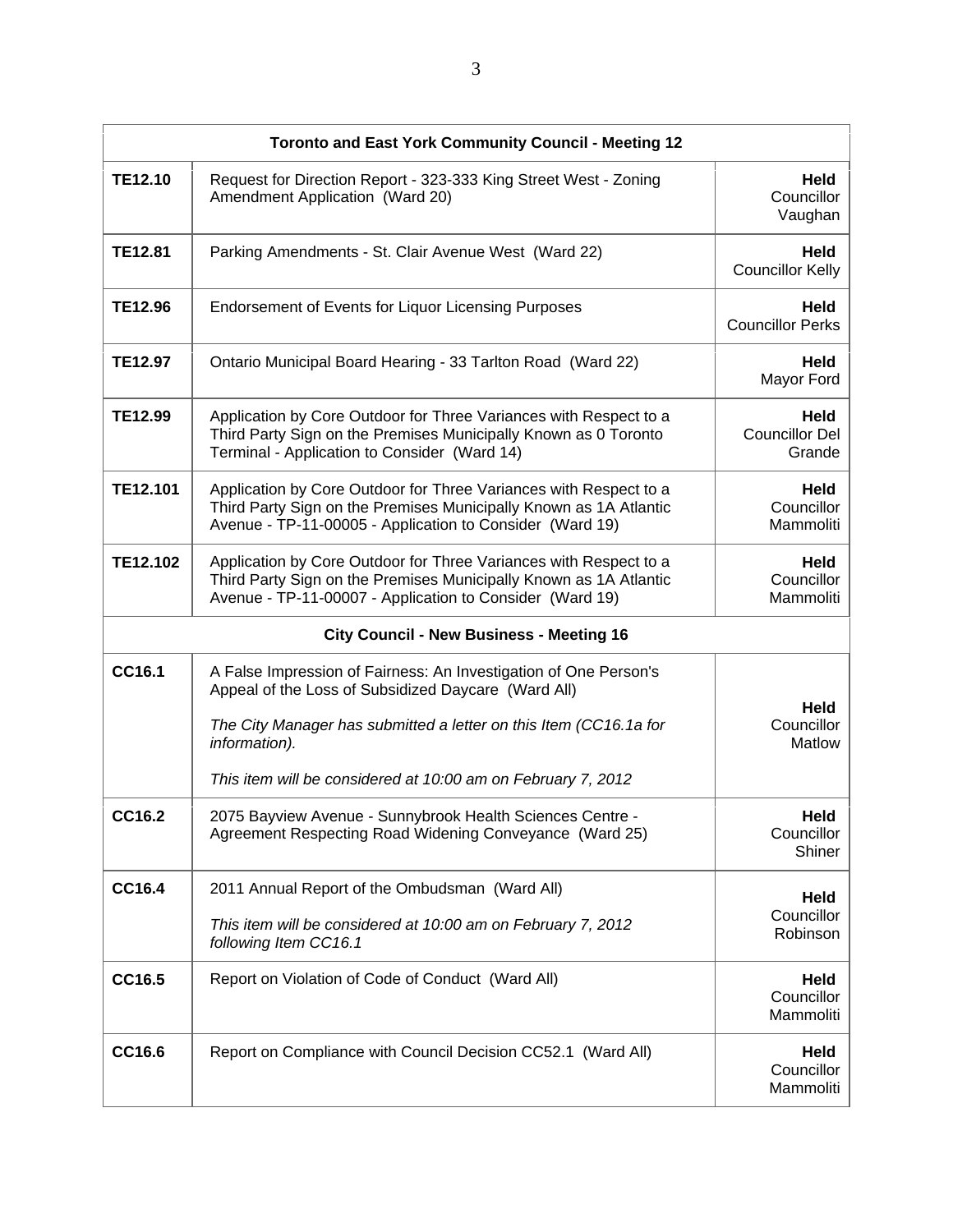|               | <b>City Council - Member Motions - Meeting 16</b>                                                                                                                                                          |
|---------------|------------------------------------------------------------------------------------------------------------------------------------------------------------------------------------------------------------|
| MM16.2        | Release of Section 37 Funds, 55 Mill Street (390 Cherry Street), for<br>Artscape Studios and Young Centre for the Performing Arts in the<br>Distillery District - by Councillor Pam McConnell, seconded by |
|               | Councillor Jaye Robinson (Ward 28)                                                                                                                                                                         |
|               | * Notice of this Motion has been given.<br>* This Motion is subject to referral to the Executive Committee. A two-                                                                                         |
|               | thirds vote is required to waive referral.                                                                                                                                                                 |
| MM16.3        | Appointment of Deputy Chief Building Official - by Councillor Peter<br>Milczyn, seconded by Councillor Ana Bailão (Ward All)                                                                               |
|               | * Notice of this Motion has been given.                                                                                                                                                                    |
|               | * This Motion is subject to referral to the Planning and Growth<br>Management Committee. A two thirds vote is required to waive                                                                            |
|               | referral.                                                                                                                                                                                                  |
| <b>MM16.4</b> | 154 Front Street East - Appeal of Committee of Adjustment Decision -<br>by Councillor Pam McConnell, seconded by Councillor Kristyn Wong-<br>Tam (Ward 28) URGENT                                          |
|               | * Notice of this Motion has not been given. A two-thirds vote is                                                                                                                                           |
|               | required to waive notice.                                                                                                                                                                                  |
|               | * This Motion is subject to referral to the Toronto and East York<br>Community Council. A two thirds vote is required to waive referral.                                                                   |
|               | * This Motion relates to an Ontario Municipal Board Hearing and has                                                                                                                                        |
|               | been deemed urgent.                                                                                                                                                                                        |
| <b>MM16.5</b> | 140 Spring Garden Avenue - Staff representation at an Ontario<br>Municipal Board hearing - by Councillor John Filion, seconded by                                                                          |
|               | Councillor Mary-Margaret McMahon (Ward 23) URGENT                                                                                                                                                          |
|               | * Notice of this Motion has not been given. A two-thirds vote is                                                                                                                                           |
|               | required to waive notice.<br>* This Motion is subject to referral to the North York Community                                                                                                              |
|               | Council. A two thirds vote is required to waive referral.<br>* This Motion relates to an Ontario Municipal Board Hearing and has                                                                           |
|               | been deemed urgent.                                                                                                                                                                                        |
| <b>MM16.6</b> | 14 Stuart Crescent - Staff Representation at an Ontario Municipal                                                                                                                                          |
|               | Board hearing- by Councillor John Filion, seconded by Councillor<br>Mary-Margaret McMahon (Ward 23) URGENT                                                                                                 |
|               | * Notice of this Motion has not been given. A two-thirds vote is                                                                                                                                           |
|               | required to waive notice.<br>* This Motion is subject to referral to the North York Community                                                                                                              |
|               | Council. A two thirds vote is required to waive referral.<br>* This Motion relates to an Ontario Municipal Board Hearing and has                                                                           |
|               | been deemed urgent.                                                                                                                                                                                        |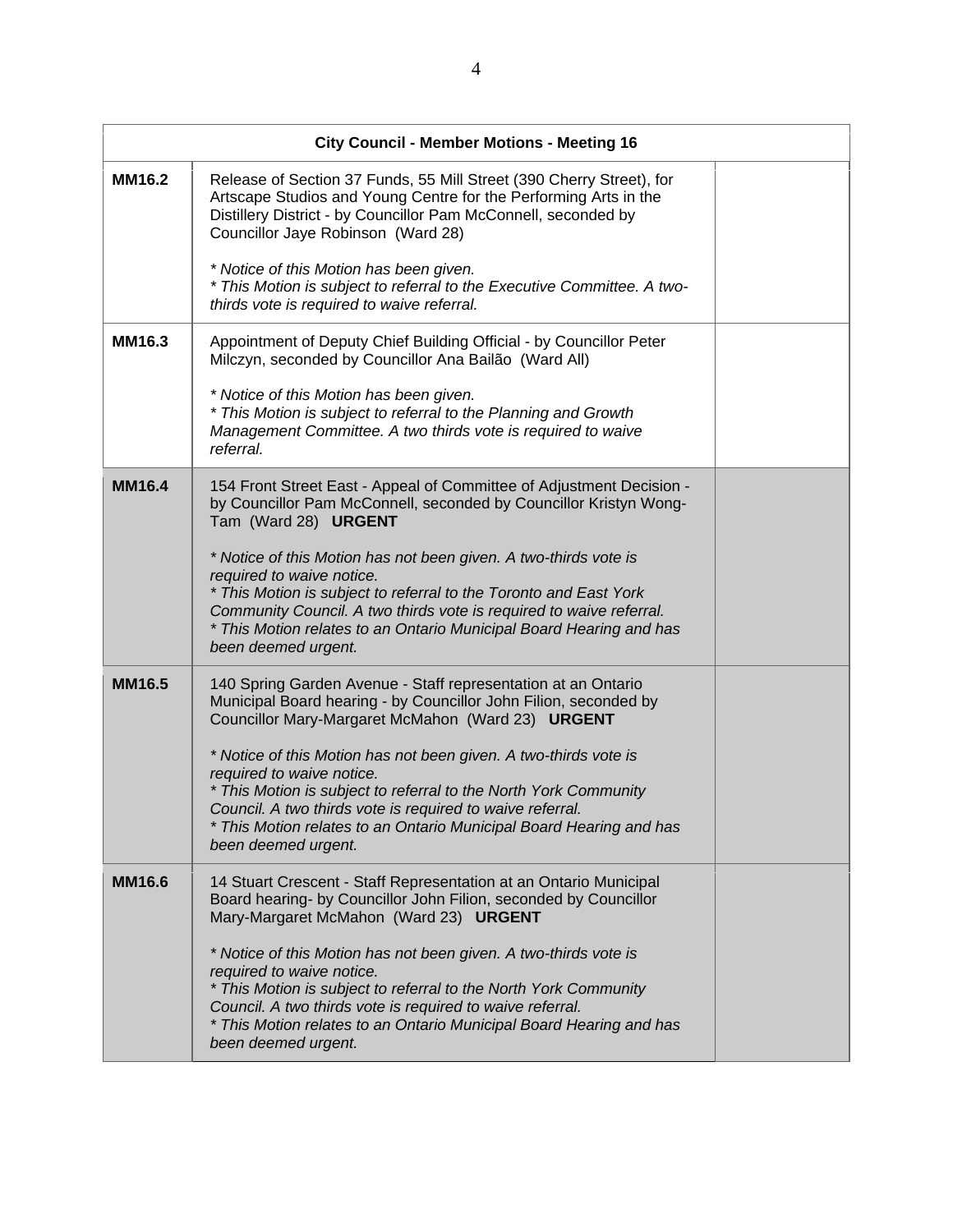| <b>MM16.8</b>  | Appeal by Concord Adex of Minor Variance Decision; Lands at 1001<br>- 1019 Sheppard Avenue East, and specifically 15 Singer Court -<br>moved by Councillor David Shiner, seconded by Councillor John<br>Parker (Ward 24) URGENT<br>* This Motion has been deemed urgent by the Chair.<br>* This Motion is not subject to a vote to waive referral. |  |
|----------------|----------------------------------------------------------------------------------------------------------------------------------------------------------------------------------------------------------------------------------------------------------------------------------------------------------------------------------------------------|--|
|                | * This Motion has been added to the agenda and is before Council for<br>debate.                                                                                                                                                                                                                                                                    |  |
| <b>MM16.9</b>  | Attendance at the Ontario Municipal Board - Authority under the<br>Planning Act to Prohibit Uses in an Official Plan - by Councillor Peter<br>Milczyn, seconded by Councillor Adam Vaughan (Ward All)<br><b>URGENT</b>                                                                                                                             |  |
|                | * This Motion has been deemed urgent by the Chair.<br>* This Motion is not subject to a vote to waive referral.<br>* This motion has been added to the agenda and is before Council for<br>debate.                                                                                                                                                 |  |
| <b>MM16.10</b> | 76 Ash Crescent - Request for Attendance at an Ontario Municipal<br>Board Hearing - Appeal of Committee of Adjustment Decisions<br>B12/11EYK, A173/11EYK, and A174/11EYK - by Councillor Mark<br>Grimes, seconded by Councillor Pam McConnell (Ward 6)<br><b>URGENT</b>                                                                            |  |
|                | * This Motion has been deemed urgent by the Chair.<br>* This Motion is not subject to a vote to waive referral.<br>* This Motion has been added to the agenda and is before Council for<br>debate.                                                                                                                                                 |  |
| MM16.11        | 105 Grace Street - Request for City Solicitor to attend at the Ontario<br>Municipal Board - moved by Councillor Mike Layton, seconded by<br>Councillor Sarah Doucette (Ward 19) URGENT                                                                                                                                                             |  |
|                | * This Motion has been deemed urgent by the Chair.<br>* This Motion is not subject to a vote to waive referral.<br>* This motion has been added to the agenda and is before Council for<br>debate                                                                                                                                                  |  |
| MM16.12        | 114 Robinson Street - Request for City Solicitor to attend at the<br>Ontario Municipal Board - moved by Councillor Mike Layton,<br>seconded by Councillor Mary-Margaret McMahon (Ward 19)<br><b>URGENT</b>                                                                                                                                         |  |
|                | * This Motion has been deemed urgent by the Chair.<br>* This Motion is not subject to a vote to waive referral.<br>* This motion has been added to the agenda and is before Council for<br>debate.                                                                                                                                                 |  |
| MM16.13        | 116 Robinson Street - Request for City Solicitor to attend at the<br>Ontario Municipal Board - by Councillor Mike Layton, seconded by<br>Councillor Mary-Margaret McMahon (Ward 19) URGENT                                                                                                                                                         |  |
|                | * This Motion has been deemed urgent by the Chair.<br>* This Motion is not subject to a vote to waive referral.<br>* This motion has been added to the agenda and is before Council for<br>debate.                                                                                                                                                 |  |